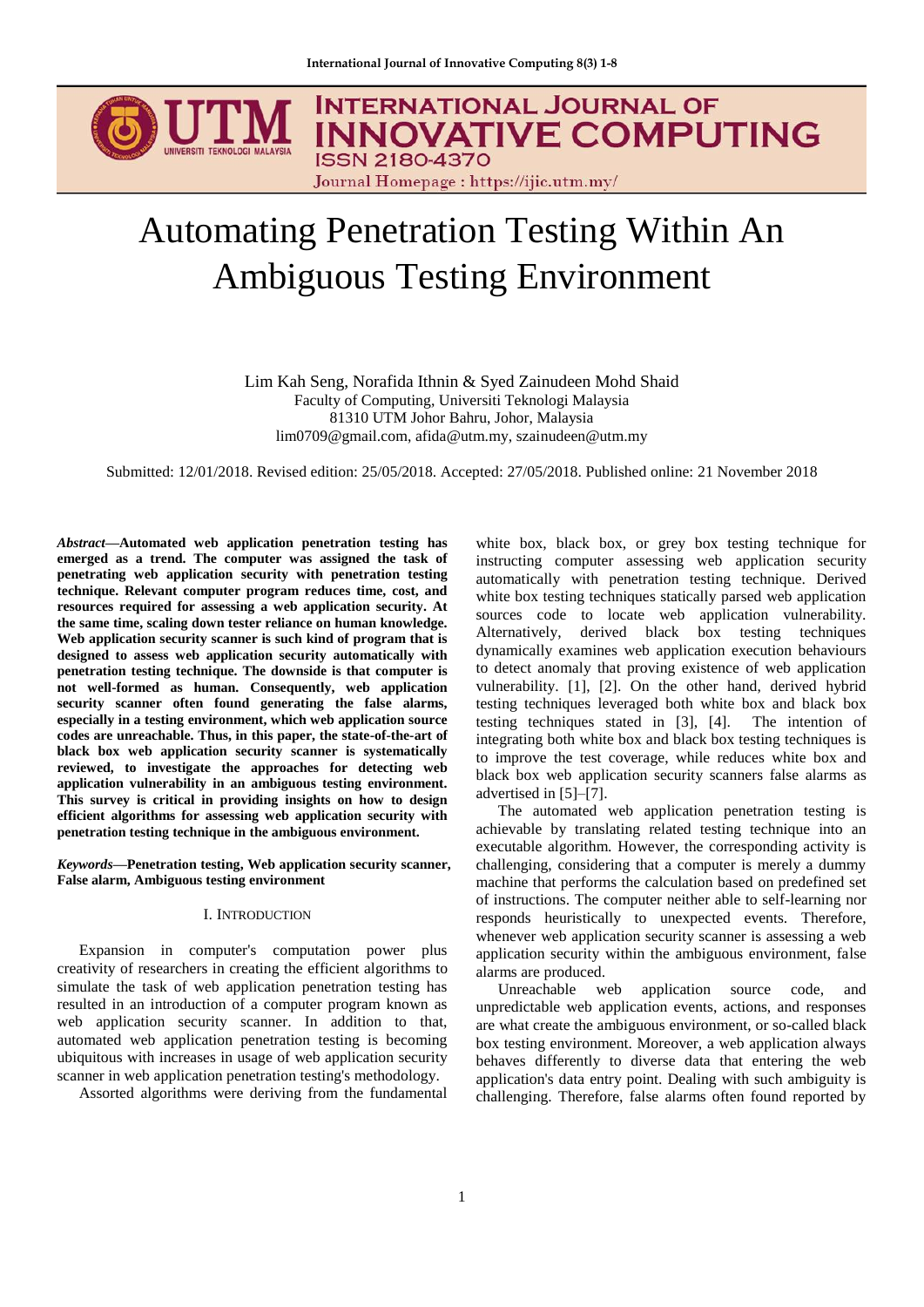the black box web application security scanner. Black box web application security scanner produces false positives that mistakenly interpret valid execution behaviours as vulnerability or false negatives that describes the missed vulnerability [2], [8].

In [1], [9]–[12], quality of black box web application security scanners was quantified. Experimental outcomes of [13]–[15] shown problem of false positive and false negative is severe in existing black box web application security scanners. Consequently, this paper reviews the state-of-the-art of black box web application security scanner for clarifying their strengths and limitations in detecting web application vulnerability within the ambiguous testing environment. In this paper, following items are deliverable:

- Strengths and limitations of web application security scanners in assessing web application security with penetration testing technique within the ambiguous testing environment.
- Factors that caused black box web application security scanners generate false alarms.
- State-of-the-art of black box web application security scanners.

The remaining part of the manuscript comprised of following sections. Section two defines web application security scanner and its general architecture. In Section three, the state-of-the-art of black box web application security is systematically reviewed. The related works are elaborate in Section four. Subsequently, Section five discusses the outcome of the literature review. Finally, Section six concluded the paper.

# II. WEB AAPLICATION SECURITY SCANNER

Web application security scanner is a computer program that automatically scans a web application for web application vulnerability detection. This computer program simulates penetration tester's activity, penetrating web application attack vectors with selected attack payload to detect web application vulnerabilities [16]–[19],

Presently, three classes of web application security scanner namely white box, black box, and hybrid web application security scanners are available. White box web application security scanner parsing web application source code, statically tracking the propagation of malicious data from source to sink to detect web application vulnerability by detects changes in the semantics of web application source code. [20], [21]. On the other hand, the black box web application security scanner detects web application vulnerability by dynamically executing under-test web application on a web browser, analysing web application responses for the existence of anomaly [18], [22]. In the meanwhile, hybrid web application security scanner detects web application vulnerability by integrating both testing techniques of white box and black box web application security scanners [23].



Fig. 1. General architecture of black box web application security scanner

Web application security scanner dynamically executes under-test web application on a web browser to solve the challenge of assessing web application security, under a circumstance that web application source code is unreachable. Implemented reverse engineering algorithms mined web applications' DOM document for data entry point discovery. Subsequently, selected malicious texts are injecting into identified data entry points. If the malicious data was successfully triggering the web application abnormal execution behaviours, vulnerability is deemed present, or vice versa. Therefore, a web application security scanner that can assess web application security in the ambiguous testing environment generally comprised of three set of algorithms as stated in [24]–[26]. The first set of algorithms reverse engineers web application for reconnaissance purpose. The second set of algorithms penetrating web application security with designated malicious data. Lastly, the third set of algorithms detects web application vulnerability by analysing web application responses for the occurrence of anomalies, as depicted in Fig. 1.

# III. STATE-OF-THE-ART OF AUTOMATED BLACK BOX WEB APPLICATION PENETRARTION TESTING

Addressing the challenge of automated web application vulnerability assessment with penetration testing technique, in the ambiguous testing environment, had led to the invention of algorithms like [22], [27]. This section is about reviewing the state-of-the-art of the corresponding algorithms.

#### *A. Reverse Engineer Web Application*

Invented reverse engineering algorithms have a critical role in dynamically executing a web application for reconnaissance purpose. These reverse engineering algorithms load under-test web application on a web browser to mine DOM documents for data entry points, submitting data to the web server, and interact with active web elements for navigation purpose. Introduced reverse engineering algorithm generally is a web crawler that usually contains a DOM parser, a client-side executor, and a robot. DOM parser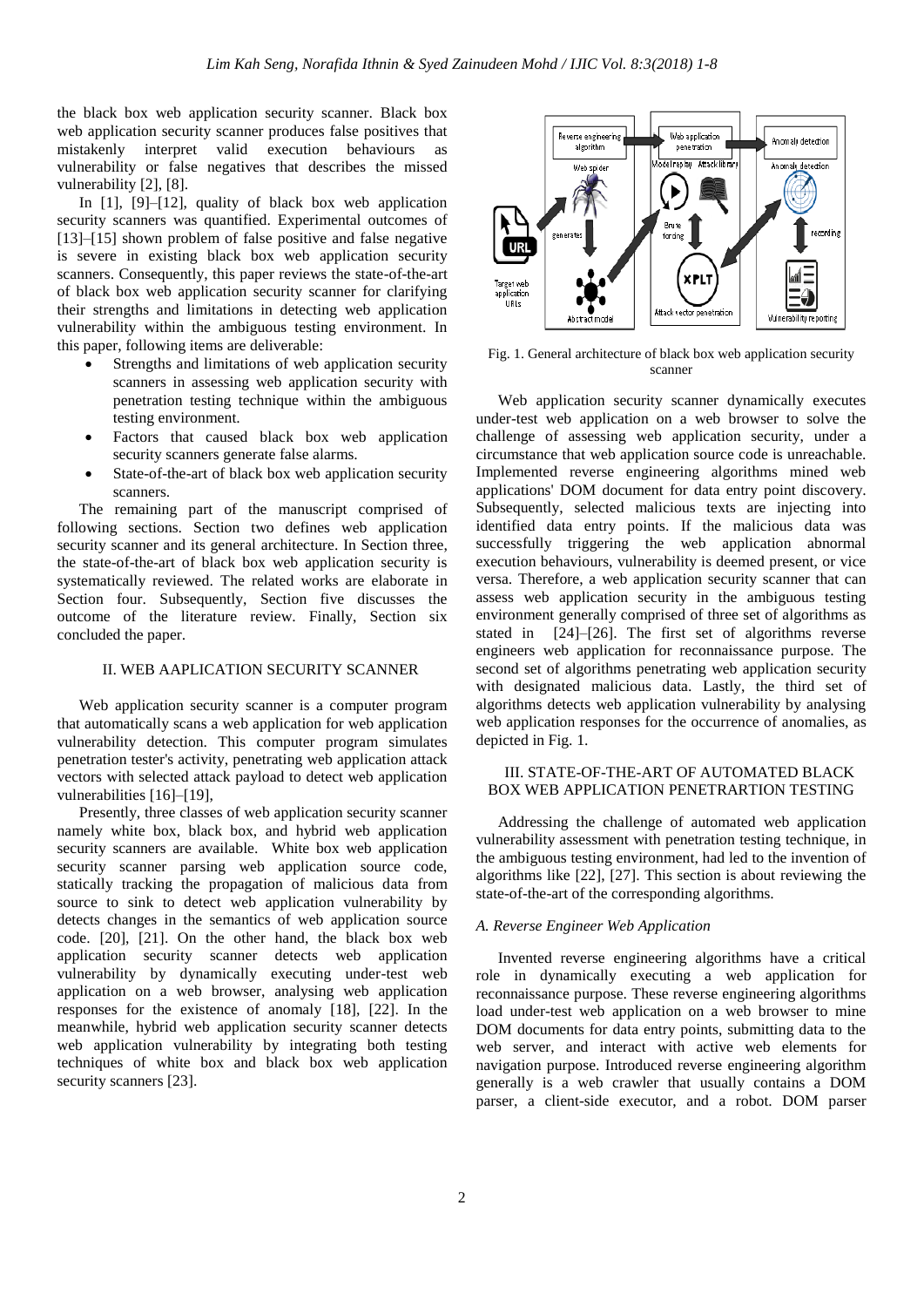responsible for mining DOM document to retrieve active web elements. The client-side executor has client-side scripts executed. Lastly, the robot is critical in interacting with found web elements and inputting web forms with valid data [28]– [31].

Since some events, web pages, or web contents are retrievable only if valid data is inputting to the web application. Therefore, algorithms that capable of submitting legitimate data to the back-end server is critical in addressing a research problem known as hidden web crawling. An initial version of the corresponding algorithms attempts to mitigate hidden web crawling problem by inputting web application with random data, or halted web crawling process for inquiry of input value from the tester. However, because of randomly generated data was discovered often failed in bypassing the input sanitization function. Moreover, halting the crawling process for inquiring of an input value from the tester is computationally inefficient. Researchers had suggested more sophisticated algorithms, which select appropriate input value from a custom-made library, after extracting semantics of the data entry points. These algorithms extract semantics of web forms. Afterward, retrieve suitable input value from a library by searching for the matched keywords using string distance calculation algorithm. An algorithm knowing as LITE (Layout-based information algorithm) was suggested by [32] for extracting web form semantics. In the meanwhile, [19], [22] propose IKM (Information Knowledge Manager) for inputting web forms with legitimate data. Besides this, SmartProfiles and Google Fusion Table are the two custommade libraries proposed by [32] and [33] respectively.

Model checking technique had adopted by web application security scanner for modelling web application execution behaviours. This model checking technique records web application navigations using an abstract model likes finite state machine, tree graph, or flow diagram [34]–[36], to achieve the state-aware web crawling. Nevertheless, state explosion can be a severe limitation for model checking technique. Hence, state pruning algorithms are proposed to prevent state explosion by reducing the size of an abstract model, by distinguishing previously visited states from those newly discovered. Classification of web application states is computed by calculates string distances or tree structures of visited DOM documents, using string distance calculation algorithms such as Levenshtein's algorithm or SimHash [37], [38]. A new state is deemed existed if DOM documents of visited web pages are found different, with a new node is added to the generated abstract model. [39] had builds relevant formulas for calculating occurrence of state change, with colouring technique was introduce for systematically adding a newly discovered state to the abstract model. In addition to that, an algorithm that for pruning the size of an abstract model is introduced by researchers to address state explosion problem, while handling modern web application dynamic execution behaviours. The corresponding algorithm eliminates infinite sections of retrieved DOM documents, to look for idle sections [36].

# *B. Penetrating the Attack Vector*

Brute forcing techniques had been widely practiced by existing black box web application security scanner for penetrating the web application security. Fuzzing technique populates web application attack vector with randomly generated data, with an assumption the attack vector is comprisable with generated random data. However, because of random data is easily sanitized by the defensive mechanism of a web application [27], [40]. Therefore, alternate fuzzing technique that generates attack codes based on attack vector semantics is applied to increase the likelihood of successful exploitation.

Given that some web application vulnerabilities like SQL injection, cross-site scripting, cross-site request forgery are detectable only with selected malicious data. For instance, SQL injection attack is achievable only with malicious SQL query. In the meanwhile, cross-site scripting attack requiring injection of malicious client-side scripts. Therefore, another brute forcing technique knowing as fault injection is proposed by [1], [22], [41]. This fault injection technique brute forcing web application attack vectors with selected attack codes of an attack library for penetrating web application security. Unfortunately, attack codes of an attack library always limited in number and low in variety. Moreover, major attack library does not receive often update as stated in [42], [43]. Consequently, web application security scanners often found failed in penetrating the attack vector security. This lead to proposing of an algorithm for evolving or mutating attack codes of an attack library with mutating and crossover operators of the genetic algorithm [3], [40], [44]. In the meanwhile, a learning-based algorithm was introduced by [3] for expanding the attack coverage, while improving usage of computer's computation resource, by eliminating the need of brute forcing attack vector with attack codes of attack library exhaustively.

# *C. Detecting the Anomaly*

The black-box web application security scanner detects web application vulnerability by locating the anomaly. Since anomalies are always some string of texts. Assorted string matching or string distance calculation algorithms are used in existing black box web application security scanners to detect web application vulnerability.

Signature or learning based vulnerability detection algorithms are what implemented in existing web application security scanner for locating the malicious string of texts. The learning-based algorithm compares string distance of URLs, system commands, or DOM documents learned with innocent and malicious input to define the availability of anomaly. Assorted string distance algorithms like SimHash, Levenshtein's algorithm, Jarod's algorithm was implemented to identify the anomaly. In addition to that, an experimentation was conducted for studying the effectiveness of relevant string distance algorithms. Related experiment outcomes are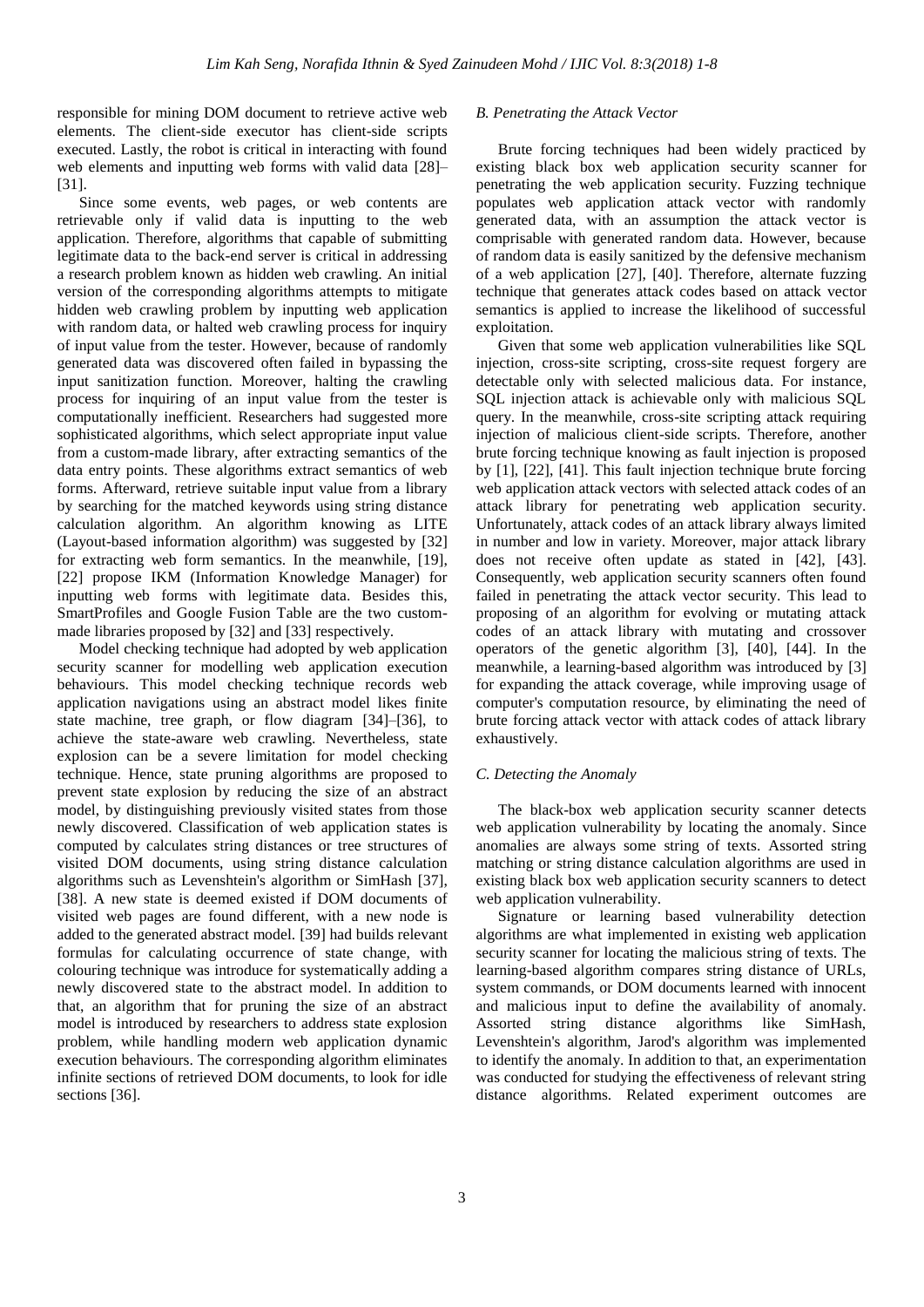retrievable in [45]. Besides this, a set of security rules is deriving from learned execution behaviours, to support the statement that under-test web application is vulnerable to malicious data injected. Several security rules were defined by [2], [46], [47] for showcasing successful SQL injection or cross-site scripting attacks.

In the meanwhile, signature-based algorithms detect web application vulnerability by searching web application responses to locate a specific string of malicious text. Most of the time, string pattern matching algorithms like Boyer's string matching algorithm [48], [49] are used to detect the malicious data. Detecting vulnerability likes cross-site scripting requiring the algorithm searching web application responses for malicious client-side scripts. On the other hand, SQL injection is detected by analysing generated SQL query for the existence of attack code, or to define whether there is a raised of exceptions by database management system on web application's web page [50]–[52].

## IV. RELATED WORKS

Experiments were conducted by researchers for quantifying black box web application security scanner quality. In these experiments, black box web application security scanners were configured to scan selected test-beds, which are very vulnerable web applications equipped with known web application vulnerabilities. Quality of a black box web application security scanner is defined by calculates the number of detected web application vulnerability. Experiment outcomes of [53]–[55] shown black box web application security scanners are perform well in detecting simple injection-based vulnerabilities like reflected SQL injection and cross-site scripting. Nevertheless, black box web application security scanners contain weaknesses like low in test coverage and tend to generate false alarms such as false positives and false negatives [6], [56]–[58].

#### V. DISCUSSION

Assorted algorithms were invented by practitioners to enable black box web application security scanner conducts automated web application penetration testing without having to access to web application source code. Suggested reverse engineering algorithms crawl web application to interpret web application execution behaviours while inputting web application with data to mitigate hidden web crawling problem. However, because hidden web contents were revealed only with valid data were inputted. Moreover, designing a sophisticated algorithm to input each data entry

point with appropriate data is challenging due to the ambiguity of semantic of data entry points. Major hidden data entry points and attack vectors of the under-test web application are hard to reach. Consequently, some part of web applications not successful included in the automated web application penetration testing, with the generation of false negatives by black box web application security scanners.

Brute forcing techniques like fault injection and fuzzing are leverage by web application security scanners for penetrating web application security. The web application security scanners brute force found attack vectors with selected attack codes of an attack library for compromising a web application confidentiality, integrity, or availability. But because writing an efficient attack code that manages to bypass the input sanitization function is as challenging as creating an algorithm for inputting the web forms. In addition to that, attack codes of an attack library always limited in number and variety. As a result, most exploitation performed on discovered attack vectors is fail.

The presence of web application vulnerabilities as a string of text has promoted usage of learning-based and signaturebased vulnerability detection for detecting the web application vulnerabilities. These algorithms search or compare web application responses for detecting web application vulnerabilities. Weaknesses of existing vulnerability detection algorithms are that they are too conservative. For instance, the appearance of exceptions on DOM documents does not necessary means web application is vulnerable to SQL injection. Raised exceptions could be caused by improper database configuration or failure of establishing the secure connection to a database. Therefore, signature-based and learning-based algorithms were found having difficulty in detecting successful exploitations, especially those web application vulnerabilities, which embedded within complicated computation steps.

In summary, the challenge of achieving automated web application penetration testing within the ambiguous testing environment is at designing sophisticated algorithms for interpreting and understanding the semantics of under-test web application with an absence of source codes. These algorithms are playing a critical role in enabling web application security scanner locates the data entry points or attack vectors, select suitable attack codes from attack library, as well as knowing the location to look for successful exploitations [3], [59]-[61]. Table I summarized algorithms proposed by researchers for addressing challenges of performing the automated web application penetration testing on the ambiguous testing environment.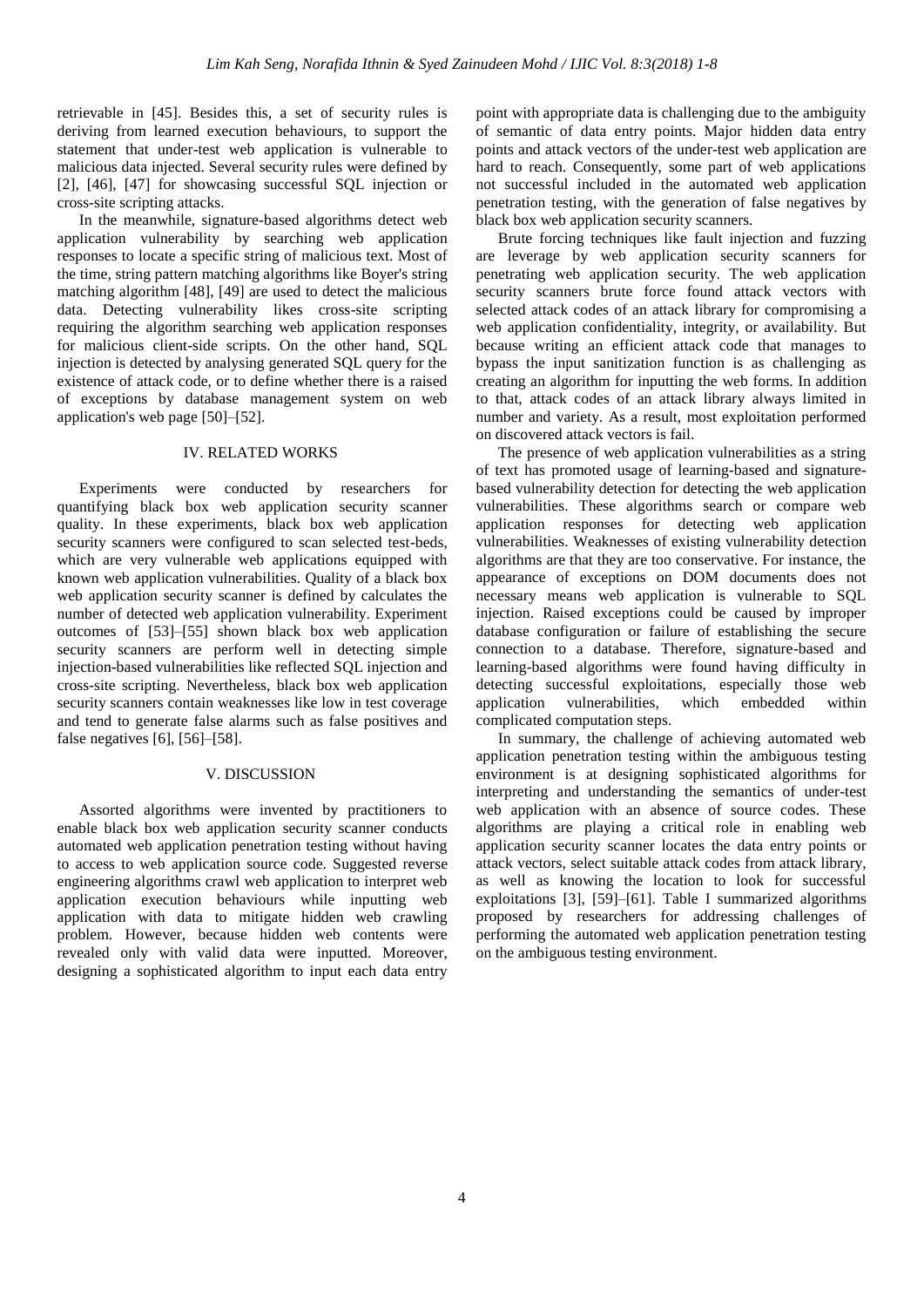#### TABLE I. THE SUMMARY OF STATE-OF-THE-ART OF BLACK BOX WEB APPLICATION SECURITY SCANNERS

| <b>Components</b>          | <b>Research Problem</b>                  | <b>Proposing approach</b>                                | <b>Description</b>                                                                                                                  | <b>Authors</b>            |
|----------------------------|------------------------------------------|----------------------------------------------------------|-------------------------------------------------------------------------------------------------------------------------------------|---------------------------|
| Reverse<br>engineering.    | Hidden web crawling.                     | Authorization Authentication<br>Data Table.              | An algorithm for bypassing web application authentication<br>scheme.                                                                | $[2]$                     |
|                            |                                          | <b>Information Knowledge</b><br>Manager.                 | Algorithms for inputting web forms with valid data.                                                                                 | $[22]$ , $[52]$           |
|                            |                                          | Layout-based Information<br>Extraction Technique (LITE). | An algorithm for extracting web forms semantic.                                                                                     | $[32]$                    |
|                            |                                          | SmartProfiles/ Google Fusion.                            | Libraries that providing the valid input values.                                                                                    | $[33]$ , $[62]$           |
|                            |                                          | Interactive web crawling                                 | An algorithm for inputting web form by interrupting web<br>crawling process to request input value from tester.                     |                           |
|                            | Web application<br>modelling.            | State-aware crawling.                                    | Algorithms for modelling web application navigations or event<br>with model checking technique.                                     | $[27]$ , $[39]$           |
|                            |                                          | State change detection<br>algorithms.                    | Algorithms to detect occurrence of state change.                                                                                    | $[36]$ , $[39]$           |
|                            | State explosion<br>prevention.           | Elimination of infinite section.                         | An algorithm for excluding web application infinite sections.                                                                       | $[36]$                    |
| Exploitation               | Penetrating attack<br>vectors security.  | Brute forcing.                                           | Algorithm to penetrating web application attack vector with<br>random data.                                                         | $[63]$ , $[64]$           |
|                            |                                          | Fault injection.                                         | An algorithm for penetrating web application attack vector<br>with attack codes of an attack library.                               | $[22]$                    |
|                            |                                          | Exploit mutations.                                       | Algorithms for evolving or mutating attack codes with genetic<br>algorithm.                                                         | $[40]$ , $[65]$ ,<br>[66] |
| Vulnerability<br>detection | Detecting the<br>successful exploitation | Signature-based vulnerability<br>detection               | Algorithms for detecting web application vulnerability by<br>examining web application response for specific string of text.        | $[50]$ , $[51]$           |
|                            |                                          | Learning -based vulnerability<br>detection               | Algorithms for detecting web application vulnerability by<br>identifying the violation of defined innocent execution<br>behaviours. | $[67]$ , $[68]$           |

### VI. CONCLUSION

Leveraging the computer for automated web application penetration testing is becoming a trend. Despite automated web application penetration testing reduces time, cost, and knowledge required. The automated web application penetration testing is helpful in preserving the knowledge of web application penetration testing. Given that web application source code is not always accessible during an automated web application penetration testing. Algorithms are proposed by practitioners for assessing web application security with penetration testing technique within the ambiguous testing environment. Proposed reverse engineering algorithms interpret contexts and semantics for data entry points or attack vectors identification. In the meanwhile, brute forcing algorithms are used to penetrate web application security. Lastly, Proposed learning-based and signature-based vulnerability detection algorithms detect web application vulnerability by examining web

application responses to trace the anomaly. But, because of web application source code is not accessible, interpreting and understanding of contexts and semantics of an undertest web application are becoming challenging. Consequently, security of some part of the under-test web application is not precisely accessed, selected attack codes are failed in penetrating web application security, with successful exploitations are not detectable. These weaknesses elaborate why web application security scanners are often found generating false alarms. Nowadays, sophisticated algorithms are still needed to solve the challenge of automatically assessing web application security with penetration testing technique within the ambiguous testing environment.

#### **REFERENCES**

[1] J. Fonseca, M. Vieira, and H. Madeira. (2007). Testing and Comparing Web Vulnerability Scanning Tools for SQL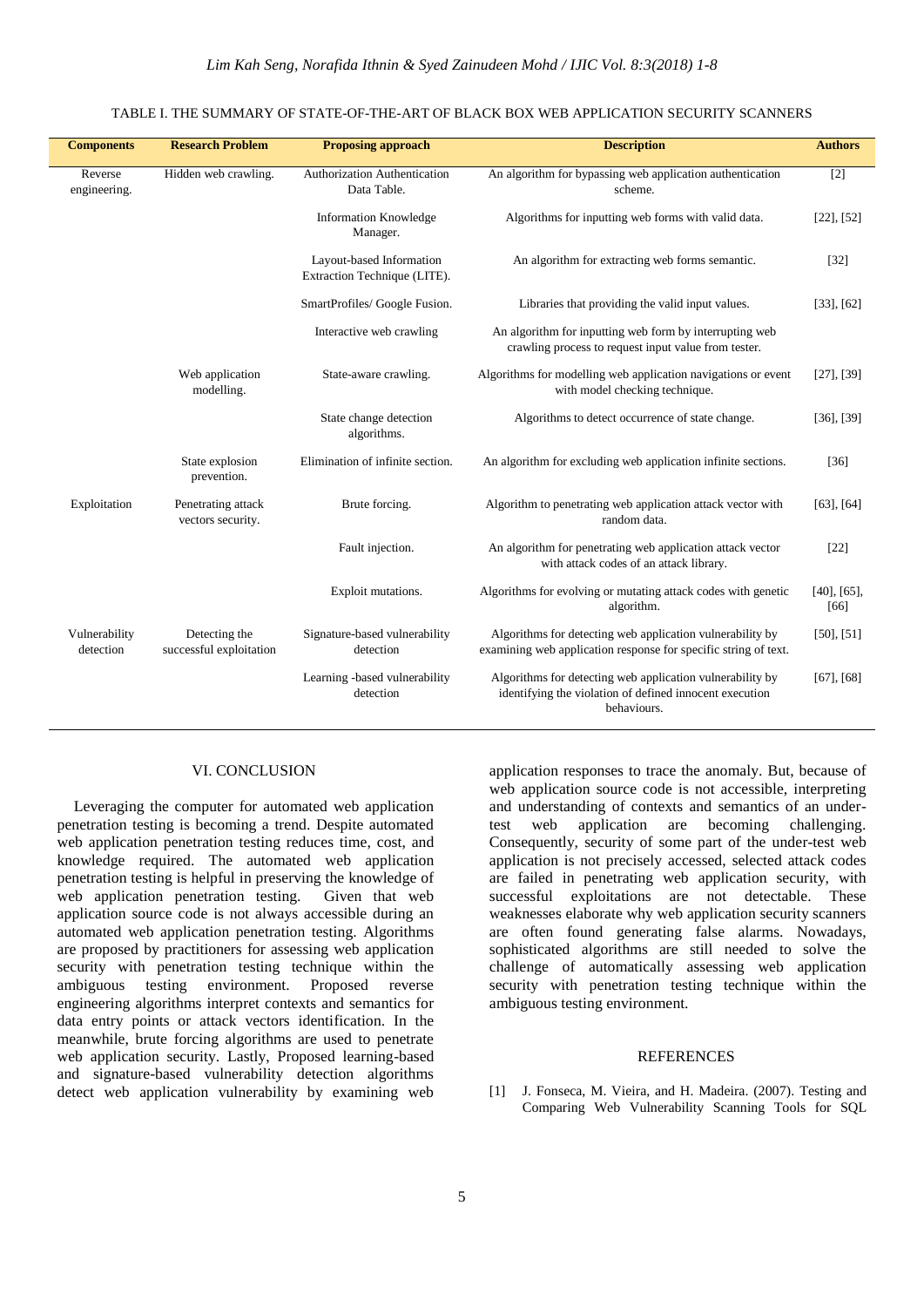Injection and XSS Attacks. *Dependable Computing, 2007. PRDC 2007. 13th Pacific Rim International Symposium on*, 365-372.

- [2] X. Wang, L. Wang, G. Wei, D. Zhang, and Y. Yang. (2010). Hidden Web Crawling for SQL Injection Detection. *Broadband Network and Multimedia Technology (IC-BNMT), 2010 3rd IEEE International Conference on*, 14-18.
- [3] O. Tripp, O. Weisman, and L. Guy. (2013). Finding Your Way in the Testing Jungle: A Learning Approach to Web Security Testing. *Proceedings of the 2013 International Symposium on Software Testing and Analysis*, 347-357.
- [4] I. Medeiros, N. F. Neves, and M. Correia. 2014. Automatic Detection and Correction of Web Application Vulnerabilities Using Data Mining to Predict False Positives. *Proceedings of the 23rd international conference on World wide web*, 63-74.
- [5] L. Suto. (2010). Analyzing the Accuracy and Time Costs of Web Application Security Scanners. *San Franc. Febr*.
- [6] J. Bau, E. Bursztein, D. Gupta, and J. Mitchell. (2010). State of the Art: Automated Black-box Web Application Vulnerability Testing. *Security and Privacy (SP), 2010 IEEE Symposium on*, 332-345.
- [7] J. Fonseca, M. Vieira, and H. Madeira. (2007). Testing and Comparing Web Vulnerability Scanning Tools for SQL Injection and XSS Attacks. *Dependable Computing, 2007. PRDC 2007. 13th Pacific Rim International Symposium on*, 365-372.
- [8] Crawling the Content Hidden Behind Web Forms | SpringerLink. [Online]. Available: https://link.springer.com/chapter/10.1007/978-3-540-74477- 1\_31. [Accessed: 13-Dec-2017].
- [9] L. Suto. (2007). Analyzing the Effectiveness and Coverage of Web Application Security Scanners. *San Franc. Oct.*
- [10] N. Antunes and M. Vieira. (2010). Benchmarking Vulnerability Detection Tools for Web Services. *Web Services (ICWS), 2010 IEEE International Conference on*, 203-210.
- [11] Y. Makino and V. Klyuev. (2015). Evaluation of web vulnerability scanners. *Intelligent Data Acquisition and Advanced Computing Systems: Technology and Applications (IDAACS), 2015 IEEE 8th International Conference on*, 1, 399-402.
- [12] J. Bau, E. Bursztein, D. Gupta, and J. Mitchell. (2010). State of the Art: Automated Black-Box Web Application Vulnerability Testing. *Security and Privacy (SP), 2010 IEEE Symposium on*, 332-345.
- [13] Y.-H. Tung, S.-S. Tseng, J.-F. Shih, and H.-L. Shan. (2013). A Cost-effective Approach to Evaluating Security Vulnerability Scanner. *Network Operations and Management Symposium (APNOMS), 2013 15th Asia-Pacific*, 1-3.
- [14] H. Holm, T. Sommestad, J. Almroth, and M. Persson. (2011). A Quantitative Evaluation of Vulnerability Scanning. *Inf. Manag. Comput. Secur,* 19(4), 231-247.
- [15] M. Parvez, P. Zavarsky, and N. Khoury. (2015). Analysis of Effectiveness of Black-box Web Application Scanners in Detection of Stored SQL Injection and Stored XSS Vulnerabilities. *Internet Technology and Secured Transactions (ICITST), 2015 10th International Conference for*, 186-191.
- [16] E. Fong and V. Okun. (2007). Web Application Scanners: Definitions and Functions. *System Sciences, 2007. HICSS 2007. 40th Annual Hawaii International Conference on*, 280b-280b.
- [17] P. Baral. 2011. Web Application Scanners: A Review of Related Articles [Essay]. *IEEE Potentials*, 30(2), 10-14.
- [18] M. Curphey and R. Arawo. (2006). Web Application Security Assessment Tools. *IEEE Secur. Priv.*, 4(4), 32-41.
- [19] Y.-W. Huang and D. T. Lee. (2005). Web Application Security—Past, Present, and Future. *Computer Security in the 21st Century*, Springer, 183-227.
- [20] F. Alssir and M. Ahmed. (2012). Web Security Testing Approaches: Comparison Framework. *Proceedings of the 2011 2nd International Congress on Computer Applications and Computational Science*, 163-169.
- [21] J. Thomé, A. Gorla, and A. Zeller. (2014). Search-based Security Testing of Web Applications. *Proceedings of the 7th International Workshop on Search-Based Software Testing*, 5-14.
- [22] Y.-W. Huang, S.-K. Huang, T.-P. Lin, and C.-H. Tsai. (2003). Web Application Security Assessment by Fault Injection and Behavior Monitoring. *Proceedings of the 12th international conference on World Wide Web*, 148-159.
- [23] Z. ĐURIĆ. (2014). WAPTT-Web Application Penetration Testing Tool. *Adv. Electr. Comput. Eng.*, 14(1).
- [24] J.-M. Chen and C.-L. Wu. (2010). An Automated Vulnerability Scanner for Injection Attack Based on Injection Point. *Computer Symposium (ICS), 2010 International*, 113-118.
- [25] M. Balduzzi, C. T. Gimenez, D. Balzarotti, and E. Kirda. (2011). Automated Discovery of Parameter Pollution Vulnerabilities in Web Applications. *NDSS*, 2011.
- [26] D. Gol and N. Shah. (2015). Detection of Web Appication Vulnerability based on RUP Model. *Recent Advances in Electronics & Computer Engineering (RAECE), 2015 National Conference on*, 96-100.
- [27] F. Duchene, S. Rawat, J.-L. Richier, and R. Groz. (2013). LigRE: Reverse-engineering of Control and Data Flow Models for Black-box XSS Detection. *Reverse Engineering (WCRE), 2013 20th Working Conference on*, 252-261.
- [28] Y.-W. Huang, S.-K. Huang, T.-P. Lin, and C.-H. Tsai. (2003). Web Application Security Assessment by Fault Injection and Behavior Monitoring. *Proceedings of the 12th international conference on World Wide Web*, 148-159.
- [29] Y.-W. Huang and D. T. (2005). Web Application Security-Past, Present, and Future. *Computer Security in the 21st Century*, Springer, 183-227.
- [30] Z. Djuric. (2013). A Black-box Testing Tool for Detecting SQL Injection Vulnerabilities. *Informatics and Applications (ICIA), 2013 Second International Conference on*, 216-221.
- [31] G. Pellegrino, C. Tschürtz, E. Bodden, and C. Rossow, "jÄk. (2015). Using Dynamic Analysis to Crawl and Test Modern Web Applications. *International Workshop on Recent Advances in Intrusion Detection*, 295-316.
- [32] S. Raghavan and H. Garcia-Molina. (2000). Crawling the Hidden Web. Stanford.
- [33] F. R. Muñoz and L. J. G. Villalba. (2015). Web from Preprocessor for Crawling. *Multimed. Tools Appl.*, 74(19), 8559-8570.
- [34] M. E. Dincturk, G.-V. Jourdan, G. V. Bochmann, and I. V. Onut. (2014). A Model-based Approach for Crawling Rich Internet Applications. *ACM Trans. Web TWEB*, 8(3), 19.
- [35] K. Benjamin, G. v Bochmann, G.-V. Jourdan, and I.-V. Onut. (2010). Some Modeling Challenges When Testing Rich Internet Applications for Security. *Software Testing, Verification, and Validation Workshops (ICSTW), 2010 Third International Conference on*, 403-409.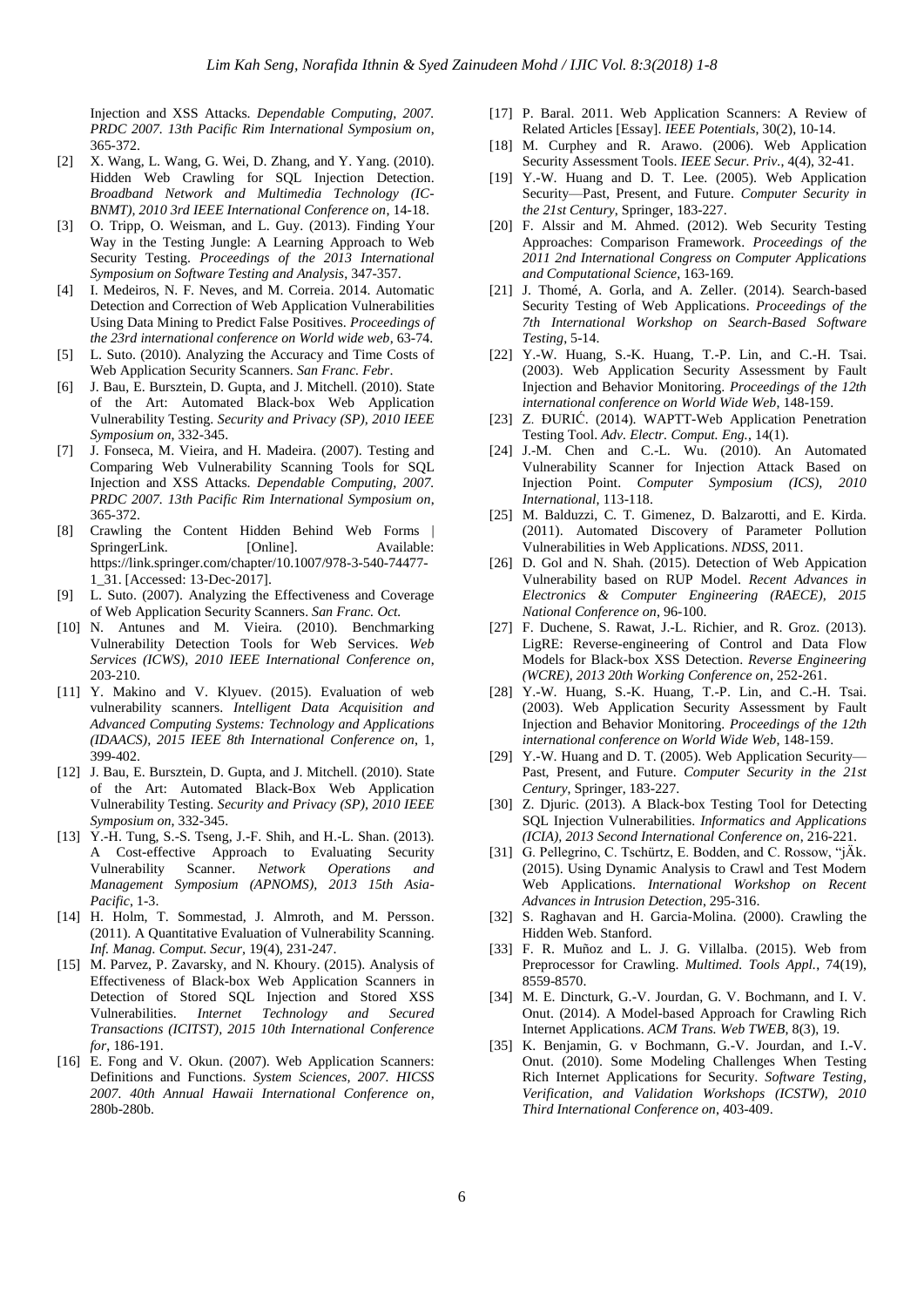- [36] S. Choudhary, M. E. Dincturk, G. V. Bochmann, G.-V. Jourdan, I. V. Onut, and P. Ionescu. (2012). Solving Some Modeling Challenges When Testing Rich Internet Applications for Security. *Software Testing, Verification and Validation (ICST), 2012 IEEE Fifth International Conference on*, 850-857.
- [37] E. van Eyk, W. van Leeuwen, M. A. Larson, and F. Hermans. (2014). *Performance of Near-duplicate Detection Algorithms for Crawljax*. Citeseer, 2014.
- [38] O. Lounis, S. E. B. Guermeche, L. Saoudi, and S. E. Benaicha. (2014). A New Algorithm for Detecting SQL Injection Attack in Web Application. in *Science and Information Conference (SAI), 2014*, 589-594.
- [39] A. Doupé, L. Cavedon, C. Kruegel, and G. (2012). Enemy of the State: A State-Aware Black-Box Web Vulnerability Scanner. *USENIX Security Symposium*, 14.
- [40] F. Duchene, S. Rawat, J.-L. Richier, and R. Groz. (2014). KameleonFuzz: Evolutionary Fuzzing for Black-box XSS Detection. *Proceedings of the 4th ACM conference on Data and application security and privacy*, 37-48.
- [41] J. Fonseca and F. Matarese. (2013). Using Vulnerability Injection to Improve Web Security. *Innovative Technologies for Dependable OTS-Based Critical Systems*, Springer, 145- 157.
- [42] P. Xiong, B. Stepien, and L. Peyton. (2009). Model-based Penetration Test Framework for Web Applications using TTCN-3. *E-Technol. Innov. Open World*, 141-154.
- [43] M. Balduzzi, M. Egele, E. Kirda, D. Balzarotti, and C. Kruegel. (2010). A Solution for the Automated Detection of Clickjacking Attacks. *Proceedings of the 5th ACM Symposium on Information, Computer and Communications Security*, 135-144.
- [44] O. Tripp, M. Pistoia, P. Cousot, R. Cousot, and S. Guarnieri. (2013). Andromeda: Accurate and Scalable Security Analysis of Web Applications. *FASE*, 7793, 210-225.
- [45] M. Zachara and D. Pa\lka. (2016). Comparison of Text-Similarity Metrics for the Purpose of Identifying Identical Web Pages During Automated Web Application Testing. *Information Systems Architecture and Technology: Proceedings of 36th International Conference on Information Systems Architecture and Technology–ISAT 2015–Part II*, 25-35.
- [46] E. Reshef, Y. El-Hanany, G. Raanan, and T. Tsarfati. (2007). System for Determining Web Application Vulnerabilities, 7237265, Jun-2007.
- [47] M. I. P. Salas and E. Martins. (2014). Security Testing Methodology for Vulnerabilities Detection of Xss in Web Services and Ws-security. *Electron. Notes Theor. Comput. Sci.*, 302, 133-154.
- [48] A. Z. M. Saleh, N. A. Rozali, A. G. Buja, K. A. Jalil, F. H. M. Ali, and T. F. A. Rahman. (2015). A Method for Web Application Vulnerabilities Detection by Using Boyer-Moore String Matching Algorithm. *Procedia Comput. Sci.*, 72, 112- 121.
- [49] T. F. A. Rahman, A. G. Buja, K. Abd, and F. M. Ali. (2017). SQL Injection Attack Scanner Using Boyer-Moore String Matching Algorithm. *JCP*, 12(2), 183–189.
- [50] A. Z. M. Saleh, N. A. Rozali, A. G. Buja, K. A. Jalil, F. H. M. Ali, and T. F. A. Rahman. (2015). A Method for Web Application Vulnerabilities Detection by Using Boyer-Moore String Matching Algorithm. *Procedia Comput. Sci.*, 72, 112- 121.
- [51] T. F. A. Rahman, A. G. Buja, K. Abd, and F. M. Ali. (2017). SQL Injection Attack Scanner Using Boyer-Moore String Matching Algorithm. *JCP*, 12(2), 183-189.
- [52] Y.-W. Huang, C.-H. Tsai, T.-P. Lin, S.-K. Huang, D. T. Lee, and S.-Y. Kuo. (2005). A Testing Framework for Web Application Security Assessment. *Comput. Netw.*, 48(5), 739-761.
- [53] J. Bau, F. Wang, E. Bursztein, P. Mutchler, and J. C. Mitchell. Vulnerability Factors in New Web Applications: Audit Tools, Developer Selection & Languages.
- [54] F. van der Loo. (2011). Comparison of Penetration Testing Tools for Web Applications. PhD Thesis, Master's thesis, University of Radboud, Netherlands.
- [55] N. Khoury, P. Zavarsky, D. Lindskog, and R. Ruhl. (2011). An Analysis of Black-box Web Application Security Scanners against Stored SQL Injection. *Privacy, Security, Risk and Trust (PASSAT) and 2011 IEEE Third Inernational Conference on Social Computing (SocialCom), 2011 IEEE Third International Conference on.* 1095-1101.
- [56] L. Suto. (2007). Analyzing the Effectiveness and Coverage of Web Application Security Scanners. San Franc. Oct., 2007.
- [57] N. Antunes and M. Vieira. (2009). Comparing the Effectiveness of Penetration Testing and Static Code Analysis on the Detection of SQL Injection Vulnerabilities in Web Services. Dependable Computing. *PRDC'09. 15th IEEE Pacific Rim International Symposium on*, 301-306.
- [58] M. Vieira, N. Antunes, and H. Madeira. 20090. Using Web Security Scanners to Detect Vulnerabilities in Web Services. Dependable Systems & Networks, 2009*. DSN'09. IEEE/IFIP International Conference on,* 566-571.
- [59] N. Antunes and M. Vieira. (2017). Designing Vulnerability Testing Tools for Web Services: Approach, Components, and Tools. *Int. J. Inf. Secur.,* 16(4), 435-457.
- [60] T.-B. Dao and E. Shibayama. (2010). Coverage Criteria for Automatic Security Testing of Web Applications. *ICISS*, 111-124.
- [61] T. B. Dao and E. Shibayama. (2011). Security sensitive Data Flow Coverage Criterion for Automatic Security Testing of Web Applications. *International Symposium on Engineering Secure Software and Systems*, 101-113.
- [62] M. Benedikt, J. Freire, and P. Godefroid. (2002). VeriWeb: Automatically Testing Dynamic Web Sites. *Proceedings of 11th International World Wide Web Conference (WW W'2002.*
- [63] N. Antunes and M. Vieira. (2013). SOA-Scanner: An Integrated Tool to Detect Vulnerabilities in Service-Based Infrastructures. Services Computing (SCC). *2013 IEEE International Conference on,* 280-287.
- [64] N. Antunes and M. Vieira. (2009). Detecting SQL Injection Vulnerabilities in Web Services. Dependable Computing, 2009. *LADC'09. Fourth Latin-American Symposium on,* 17- 24.
- [65] N. Khoury, P. Zavarsky, D. Lindskog, and R. Ruhl. (2011). Testing and Assessing Web Vulnerability Scanners for Persistent SQL Injection Attacks. *Proceedings of the First International Workshop on Security and Privacy Preserving in e-Societies*, 12-18.
- [66] A. Avancini and M. Ceccato. (2013). Comparison and Integration of Genetic Algorithms and Dynamic Symbolic Execution for Security Testing of Cross-Site Scripting Vulnerabilities. *Inf. Softw. Technol.,* 55(12), 2209-2222.